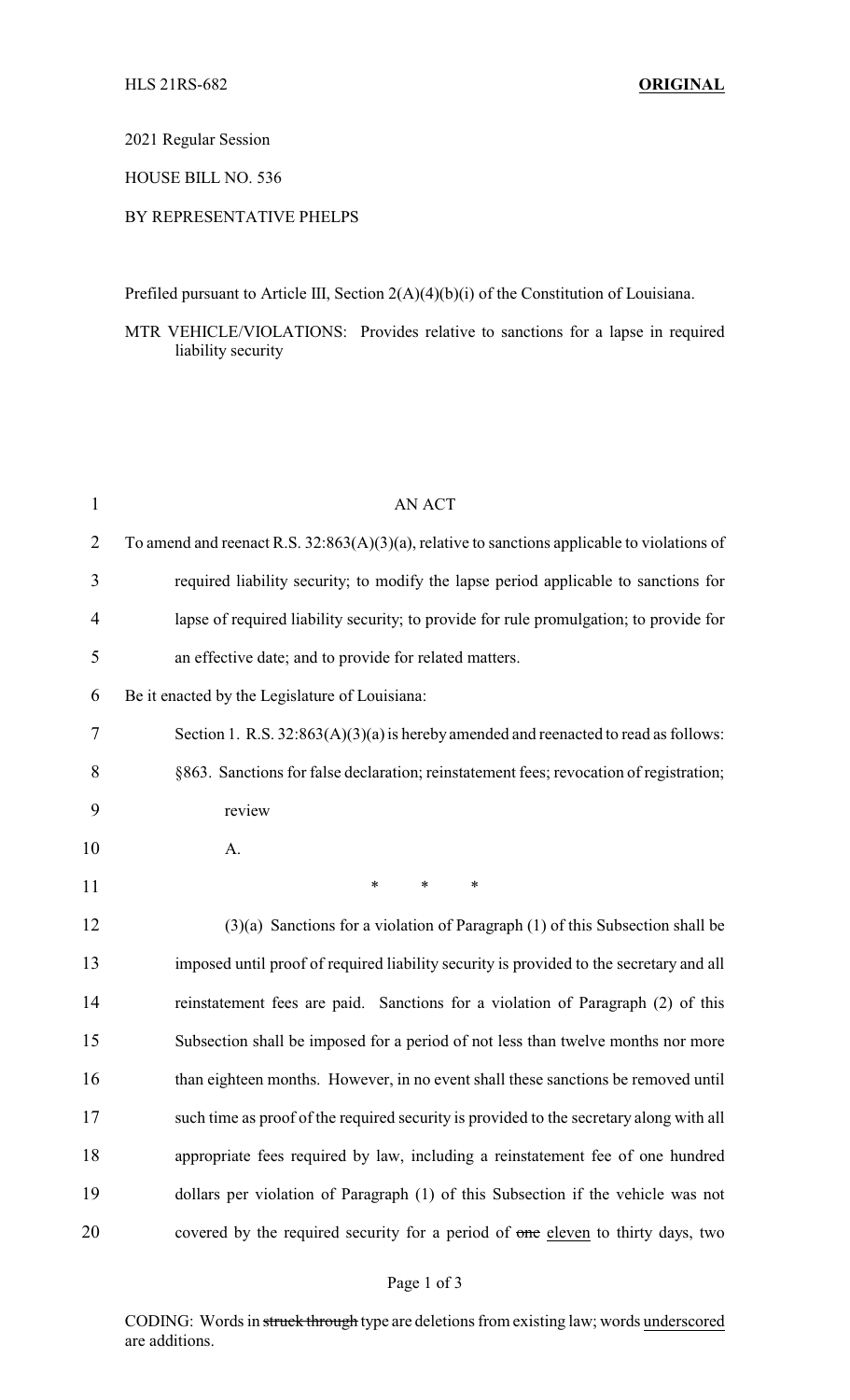hundred fifty dollars if the vehicle was not covered by required security for a period of thirty-one to ninety days, and five hundred dollars if the vehicle was not covered by required security for a period in excess of ninety days. No reinstatement fee shall be imposed by the secretary if the vehicle was not covered by required security for a period of ten days or less and the insured surrenders the vehicle's license plate to the secretary within ten days. The reinstatement fees for violations of Paragraph (2) of this Subsection shall be as follows: two hundred fifty dollars for a first violation, five hundred dollars for a second violation, and one thousand dollars for a third or subsequent violation. The reinstatement fee shall not be owed for an alleged violation of Paragraph (2) of this Subsection when proof of the required security is provided to the secretary within sixty days of the date of the notice. If at the time of reinstatement, a person has multiple violations and is within sixty days of the notice, the total amount of fees to be paid shall not exceed eight hundred fifty dollars, for violations of Paragraph (1) of this Subsection, one thousand seventy-five dollars for violations of Paragraph (2) of this Subsection. At no time shall the total amount of fees, including administrative fees, exceed two hundred fifty dollars for persons sixty-five years or older. After sixty days of the date of the notice, all fees shall be considered final delinquent debt and therefore owed, and the eight hundred fifty dollar limit for persons under sixty-five years shall no longer apply.

\* \* \*

 Section 2. The Department of Public Safety and Corrections shall adopt and promulgate, in accordance with the Administrative Procedure Act, any rules and regulations that may be necessary to bring existing administrative rules into conformity with the provisions of this Act.

 Section 3. This Act shall become effective upon signature by the governor or, if not signed by the governor, upon expiration of the time for bills to become law without signature by the governor, as provided in Article III, Section 18 of the Constitution of Louisiana. If vetoed by the governor and subsequently approved by the legislature, this Act shall become effective on the day following such approval.

## Page 2 of 3

CODING: Words in struck through type are deletions from existing law; words underscored are additions.